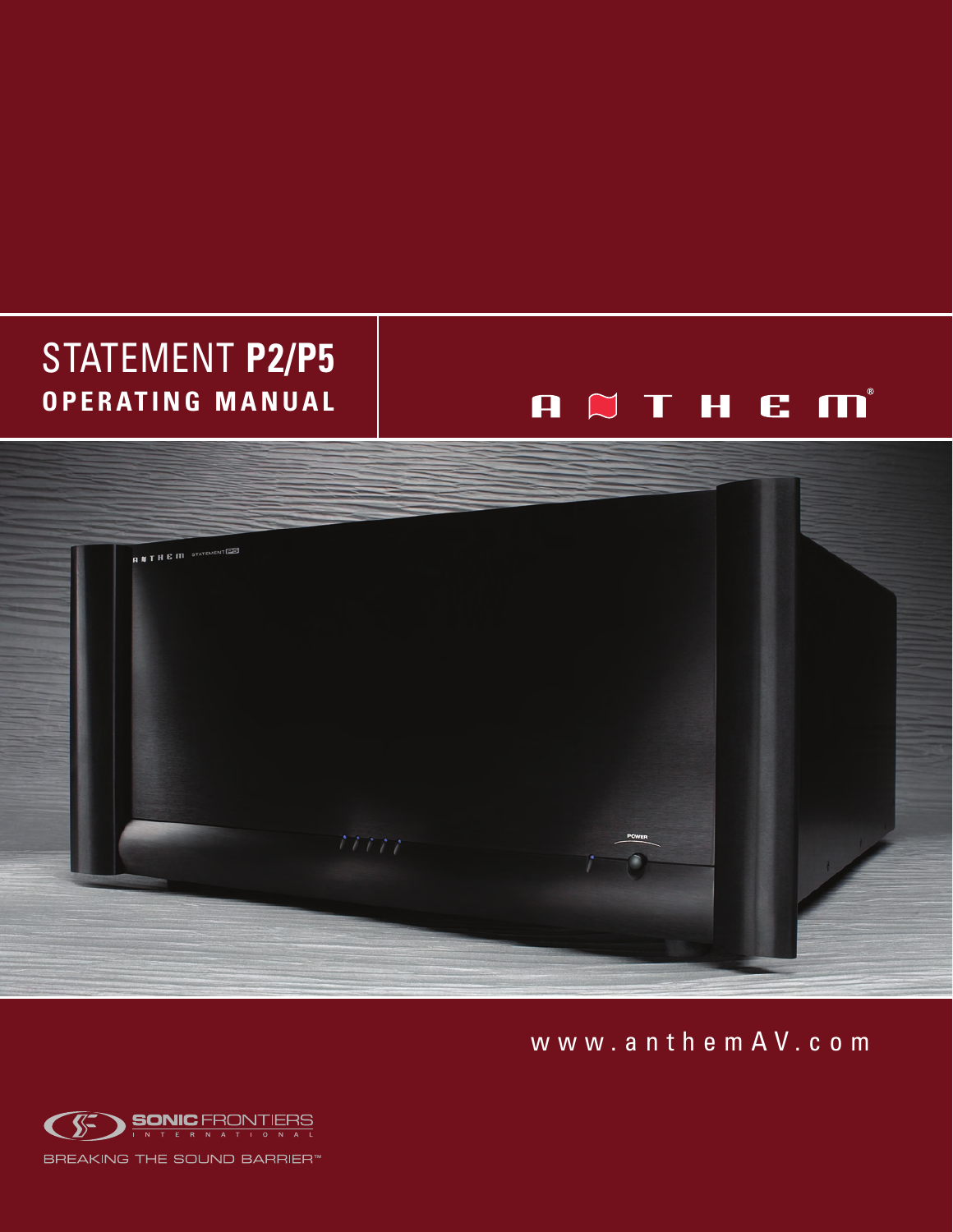

**READ THIS SECTION CAREFULLY BEFORE PROCEEDING!**



WARNING: TO REDUCE THE RISK OF ELECTRIC SHOCK, DO NOT REMOVE COVER (OR BACK). NO USER-SERVICEABLE PARTS INSIDE. REFER SERVICING TO QUALIFIED SERVICE PERSONNEL.



The lightning flash with arrowpoint within an equilateral triangle warns of the presence of uninsulated "dangerous voltage" within the product's enclosure that may be of sufficient magnitude to constitute a risk of electric shock to persons.



The exclamation point within an equilateral triangle warns users of the presence of important operating and maintenance (servicing) instructions in the literature accompanying the appliance.

**WARNING:** TO REDUCE THE RISK OF FIRE OR ELECTRIC SHOCK, DO NOT EXPOSE THIS PRODUCT TO RAIN OR MOISTURE AND OBJECTS FILLED WITH LIQUIDS, SUCH AS VASES, SHOULD NOT BE PLACED ON THIS PRODUCT.

**CAUTION:** TO PREVENT ELECTRIC SHOCK, MATCH WIDE BLADE OF PLUG TO WIDE SLOT, FULLY INSERT.

**CAUTION:** FOR CONTINUED PROTECTION AGAINST RISK OF FIRE, REPLACE THE FUSE ONLY WITH THE SAME AMPERAGE AND VOLTAGE TYPE. REFER REPLACEMENT TO QUALIFIED SERVICE PERSONNEL.

**WARNING:** UNIT MAY BECOME HOT. ALWAYS PROVIDE ADEQUATE VENTILATION TO ALLOW FOR COOLING. DO NOT PLACE NEAR A HEAT SOURCE, OR IN SPACES THAT CAN RESTRICT VENTILATION.

## **IMPORTANT SAFETY INSTRUCTIONS**

- **1. Read Instructions** All the safety and operating instructions should be read before the product is operated.
- **2. Retain Instructions** The safety and operating instructions should be retained for future reference.
- **3. Heed Warnings** All warnings on the product and in the operating instructions should be adhered to.
- **4. Follow Instructions** All operating and use instructions should be followed.
- **5. Cleaning** Unplug this product from the wall outlet before cleaning. Do not use liquid cleaners or aerosol cleaners. Use a damp, soft cloth for cleaning.
- **6. Water and Moisture** Do not use this product near water for example, near a bath tub, wash bowl, kitchen sink, or laundry tub; in a wet basement; or near a swimming pool; and the like.
- **7. Accessories** Do not place this product on an unstable cart, stand, tripod, bracket, or table. The product may fall, causing serious injury to a child or adult, and serious damage to the product. Use only with a cart, stand, tripod, bracket, or table recommended by the manufacturer, or sold with the product. Any mounting of the product should follow manufacturer's instructions, and should use a mounting accessory recommended by the manufacturer.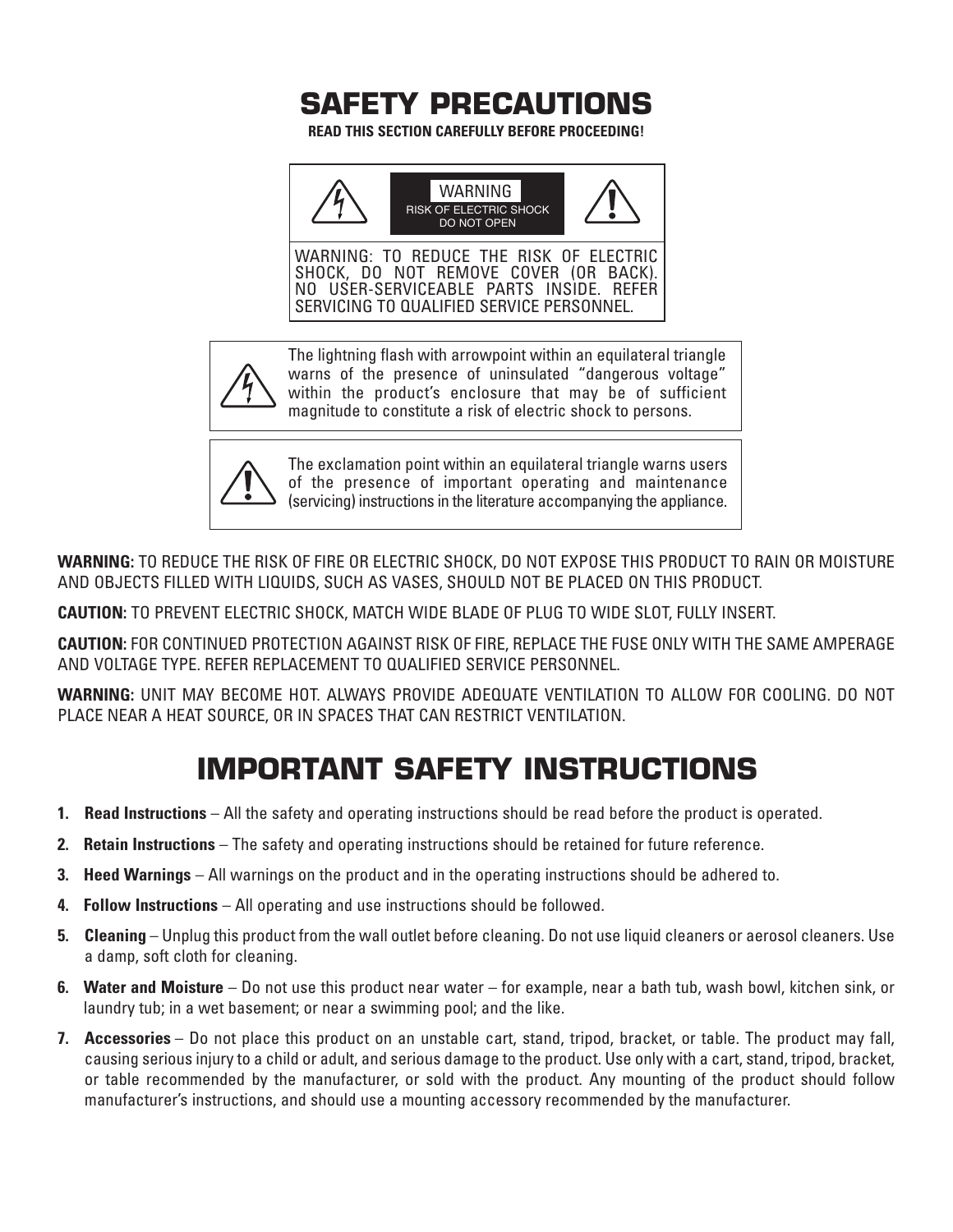- **8. Ventilation** Slots and openings in the cabinet are provided for ventilation and to ensure reliable operation of the product and to protect it from overheating, and these openings must not be blocked or covered. The openings should never be blocked by placing the product on a bed, sofa, rug, or other similar surface. This product should not be placed in a built-in installation such as a bookcase or rack unless proper ventilation is provided or the manufacturer's instructions have been adhered to.
- **9. Power Sources** This product should be operated only from the type of power source indicated on the marking label. If you are not sure of the type of power supply to your home, consult your product dealer or local power company. For products intended to operate from battery power, or other sources, refer to the operating instructions.
- **10. Grounding and Polarization** This product may be equipped with a polarized alternating-current line plug (a plug having one blade wider than the other). This plug will fit into the power outlet only one way. This is a safety feature. If you are unable to insert the plug fully into the outlet, try reversing the plug. If the plug should still fail to fit, contact your electrician to replace your obsolete outlet. Do not defeat the safety purpose of the polarized plug.
- **11. Power-cord Protection** Power-supply cords should be routed so that they are not likely to be walked on or pinched by items placed upon or against them, paying particular attention to cords at plugs, convenience receptacles, and the point where they exit from the product.
- **12. Outdoor Antenna Grounding –** If an outside antenna or cable system is connected to the product, be sure the antenna or cable system is grounded so as to provide some protection against voltage surges and built-up static charges. Article 810 of the National Electrical Code, ANSI/NFPA 70, provides information with regard to the proper grounding of the mast and supporting structure, grounding of the lead-in wire to an antenna-discharge unit, size of grounding conductors, location of antenna-discharge unit, connection to grounding electrodes, and requirements for the grounding electrode.



- **13. Lightning** For added protection for this product during a lightning storm, or when it is left unattended and unused for long periods of time, unplug it from the wall outlet and disconnect the antenna or cable systems. This will prevent damage to the product due to lightning and power-line surges.
- **14. Power Lines –** An outside antenna system should not be located in the vicinity of overhead power lines or other electric light or power circuits, or where it can fall into such power lines or circuits. When installing an outside antenna system, extreme care should be taken to keep from touching such power lines or circuits as contact with them might be fatal.
- **15. Overloading** Do not overload wall outlets, extension cords, or integral convenience receptacles as this can result in a risk of fire or electric shock.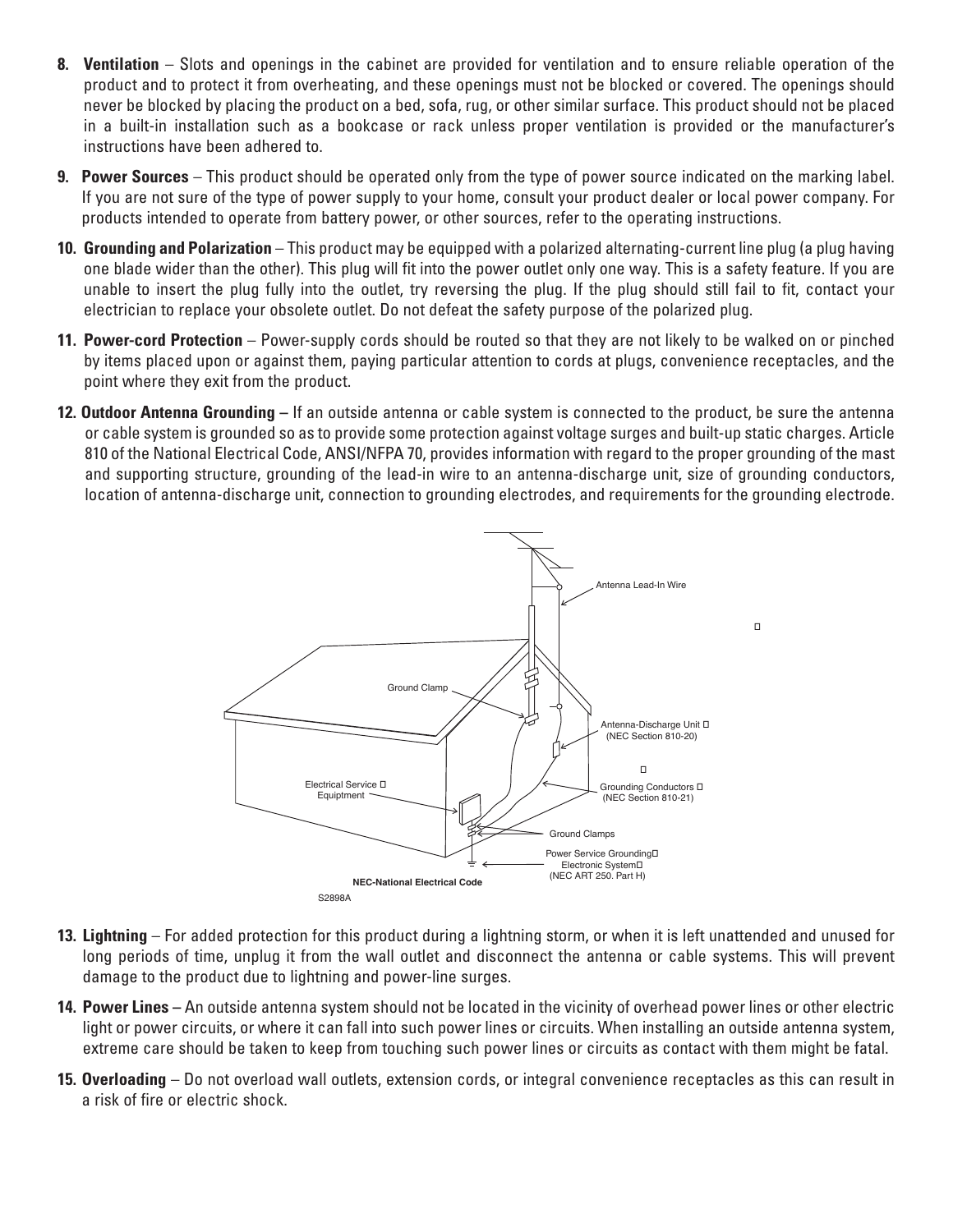- **16. Object and Liquid Entry** Never push objects of any kind through openings as they may touch dangerous voltage points or short-out parts that could result in a fire or electric shock. Do not expose this product to dripping or splashing and ensure that no objects filled with liquids, such as vases, are placed on the product.
- **17. Servicing** Do not attempt to service this product yourself, as opening or removing covers may expose you to dangerous voltage or other hazards. Refer all servicing to qualified service personnel.
- **18. Damage Requiring Service** Unplug this product from the wall outlet and refer servicing to qualified personnel under the following conditions:
	- When power-supply cord or plug is damaged.
	- If liquid has been spilled, or objects have fallen into the product.
	- If the product has been exposed to rain or water.
	- If the product does not operate normally by following the operating instructions. Adjust only those controls that are covered by the operating instructions as an improper adjustment of other controls may result in damage and will require extensive work by a qualified technician to restore the product to its normal operation.
	- If the product has been dropped or damaged in any way.
	- If the product exhibits a distinct change in performance this indicates a need for service.
- **19. Replacement Parts** When replacement parts are required, be sure the technician has used replacement parts specified by the manufacturer or have the same characteristics as the original part. Unauthorized substitutions may result in fire, electric shock, or other hazards.
- **20. Safety Check** Upon completion of any service or repairs to this product, ask the service technician to perform safety checks to determine that the product is in proper operating condition.
- **21. Heat** The product should be situated away from heat sources such as radiators, heat registers, stoves, or other products (including amplifiers) that produce heat.



#### RECYCLING AND REUSE GUIDELINES (Europe)

In accordance with the European Union WEEE (Waste Electrical and Electronic Equipment) directive effective August 13, 2005, we would like to notify you that this product may contain regulated materials which, upon disposal, require special reuse and recycling processing. For this reason Paradigm Electronics Inc. (the manufacturer of Paradigm speakers and Anthem electronic products) has arranged with its distributors in European Union member nations to collect and recycle this product at no cost to you. To find your local distributor please contact the dealer from whom you purchased this product or go to our website at www.paradigm.com.

Please note that only the product falls under the WEEE directive. When disposing of packaging and other shipping material we encourage you to recycle through the normal channels.

Anthem, Anthem Statement, Sonic Frontiers, and Paradigm are trademarks or registered trademarks of Paradigm Electronics Inc. Copyright Paradigm Electronics Inc. All rights reserved. The information contained herein may not be reproduced in whole or in part without our express written permission. We reserve the right to change specifications and/or features without notice as design improvements are incorporated.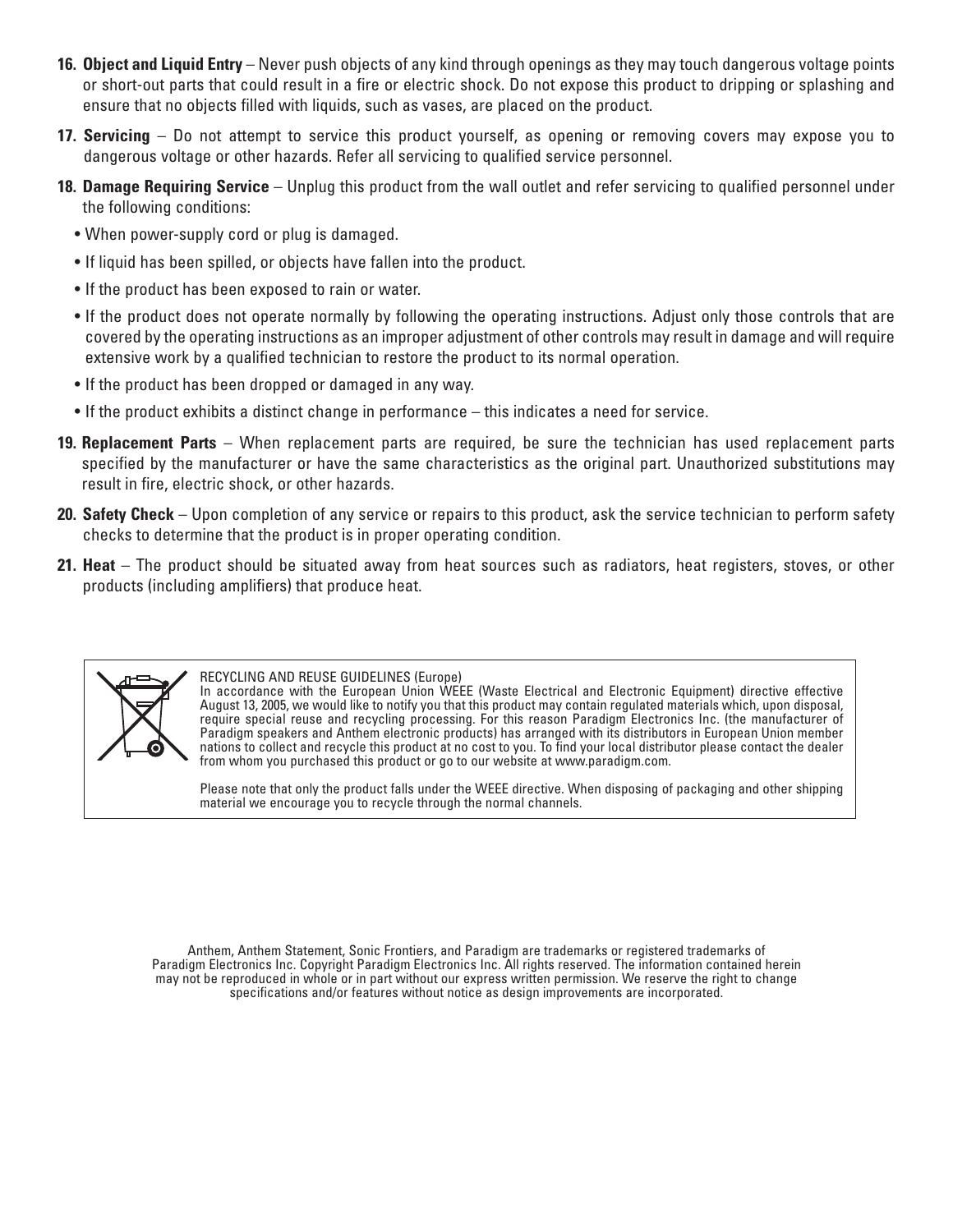#### **Thank you for purchasing the Anthem Statement P Series Power Amplifier.**

The P2 is a two-channel power amplifier, and the P5 has five channels. Anthem products are engineered to recreate the passion of a live musical performance and thrill of the best movie theaters by using the highest level of circuit design, superior build quality, innovative features, and intuitive ergonomics.

### **1.1 BEFORE OPERATING THE AMPLIFIER**

Check that you have received everything in the Packing List below and report any discrepancies to your dealer as soon as possible. Retain all packing materials and use them for any future shipment.

#### **Packing List:**

- Amplifier
- Power Cord (North America only, two for P5)
- Operating Manual

**Keep the invoice that you received from your authorized Anthem dealer at time of purchase – without it, service will not be provided under warranty.**

#### **Safety Instructions:**



- Read all safety precautions and instructions at the beginning of this manual.
- **This amp is heavy** do not install in an unstable location or in an equipment rack that may be at risk of collapsing or in any way that poses risk of injury.
- Do not connect power if there are any signs of damage to any part of the exterior.
- The Front Panel power buttons and the Rear Panel switch do not disconnect the product from the AC line. Ensure that the power cord(s) remains readily accessible at all times.
- To connect power, only use the supplied double-insulated power cord(s).
- Allow adequate ventilation to ensure reliable operation and to prevent overheating. The amount of space required above the unit for radiation depends on ambient air temperature and circulation. Installation inside a cabinet with a front that can be closed is not recommended unless a fan is also installed to adequately draw air away from the top of the unit.
- Failing to comply with any safety instruction, precaution, or warning in this Operating Manual is in direct violation of the standards of design, manufacture, and intended use of the product.
- Anthem and any related party assume no liability for the user's failure to comply with requirements.

### **1.2 IN-USE NOTICES**

- Disconnect the power cord(s) before connecting or disconnecting any components.
- Do not remove the top cover.
- Do not modify the product.
- **P5 only:** Connect the power cords to two different circuits, as connecting them to only one may overload it.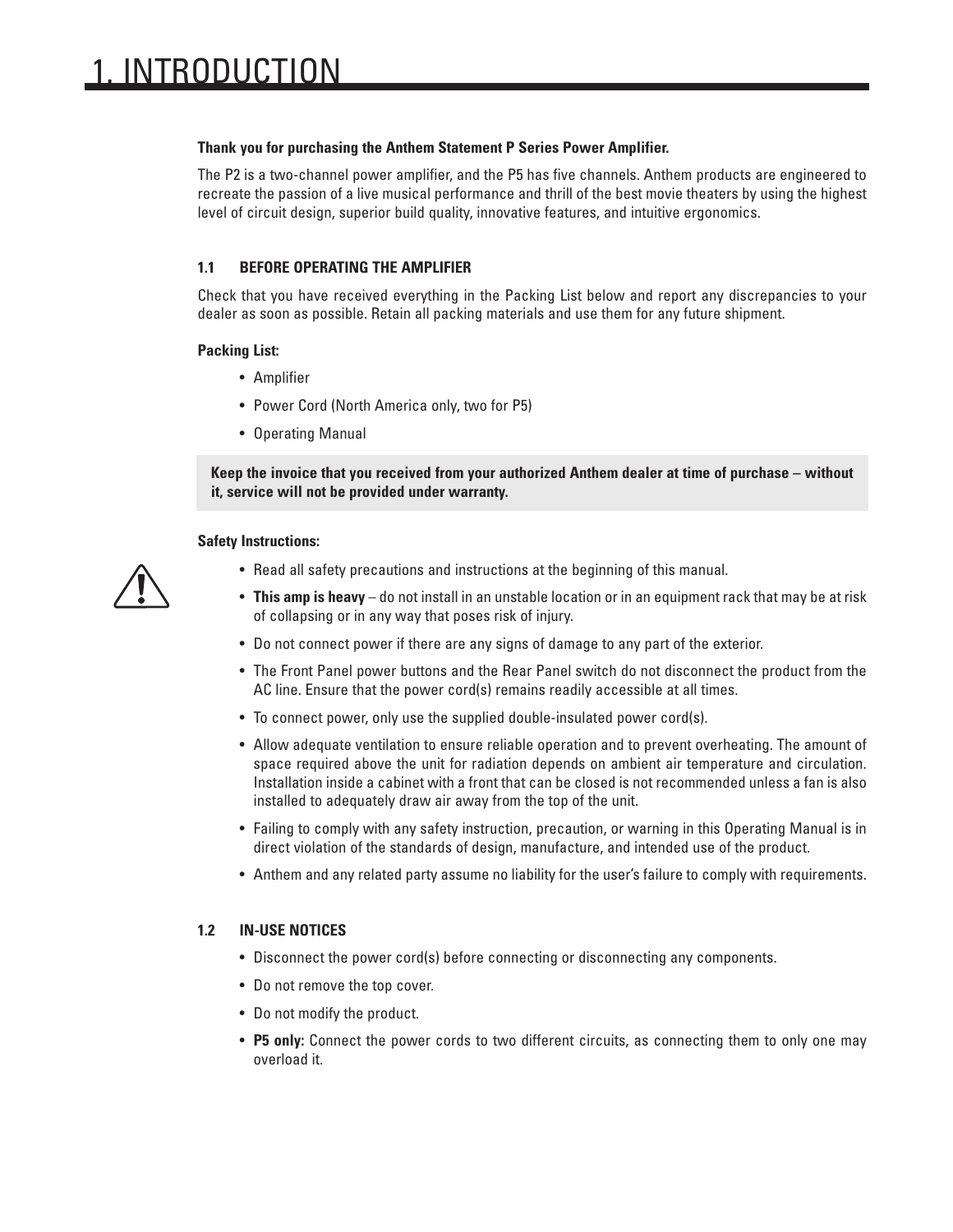### **2.1 INPUT CONNECTIONS**

Balanced XLR connection offers the highest transmission quality, particularly over long cable lengths, because it rejects noise and hum pickup. If using the XLR inputs, set the input switches to the 0 dB position if your preamplifier's XLR outputs are at normal line level, or to the -6 dB position if your preamplifier's XLR outputs are at 2x line level. If your preamplifier does not have XLR outputs, use the Single-Ended RCA inputs and set the input switches to the position nearest the RCA jacks.

**Do not use 'RCA-compatible' connectors that have a hollow center pin with a hole at the tip – inserting them into the Statement amplifier's RCA jacks can cause internal damage.**

### **2.2 SPEAKER CONNECTIONS**

Depending on the level of the input signal, the voltage at the outputs can be high enough to cause electric shock – be sure that power is turned off when connecting or disconnecting anything. As well, be sure that the speakers are rated for use with this amplifier – an overdriven speaker can pose a fire hazard.

Connect the red  $(+)$  connection on the speaker to the red  $(+)$  binding post on the appropriate amplifier channel, and the black (–) connection on the speaker to the black (–) binding post on the same amplifier channel, using cable that is insulated to handle the maximum output of the amplifier. Do not overtighten the binding posts as this may cause damage. Each binding post accepts a connection from one speaker.

#### **2.3 ON MODES**

With the three-way switch located on the rear panel, you can set the way the amplifier is turned on and off. To use Trigger-On, connect a standard 3.5mm (.125") mono mini plug cable between the amplifier and the preamplifier or control component. Once all other connections are made, connect the power cord to the amplifier and then the wall outlet. Some 'clicks' should be heard from relays inside the amplifier a few seconds after power is turned on.

#### **Manual-On:**

When in this position, the amplifier is turned on/off via the power button on the front panel.

#### **Trigger-On:**

This feature allows the amplifier to be turned on or off remotely via the trigger. The 3.5mm (.125") mini-jack INPUT receives power (5-24 volts, AC or DC) from an upstream component or system controller. The same trigger signal can be linked to other



components through the OUTPUT. When using Trigger mode, leave the front power button in the 'on' position.

#### **Auto-On:**

This feature also eliminates the need to manually operate the power button. Auto-On turns the amplifier on whenever it senses an input signal on any channel, and switches off 20 minutes after the input signal stops. The power button on the front panel must be left 'on'.

#### **LED Indicators:**

The LEDs in the middle of the front panel are lit when the amplifier is on. In Auto or Trigger mode, the LED beside the power button remains lit to indicate standby mode when the amplifier is off.

**Note:** The amplifier is equipped with a thermal shut off feature. If it overheats, the affected channel will remain off until the temperature falls below the shut off threshold.

There are no fuses inside the amplifier. If an overcurrent condition occurs in any channel, an AC line breaker located on the top, near the front, will trip. To reset, push it back in.

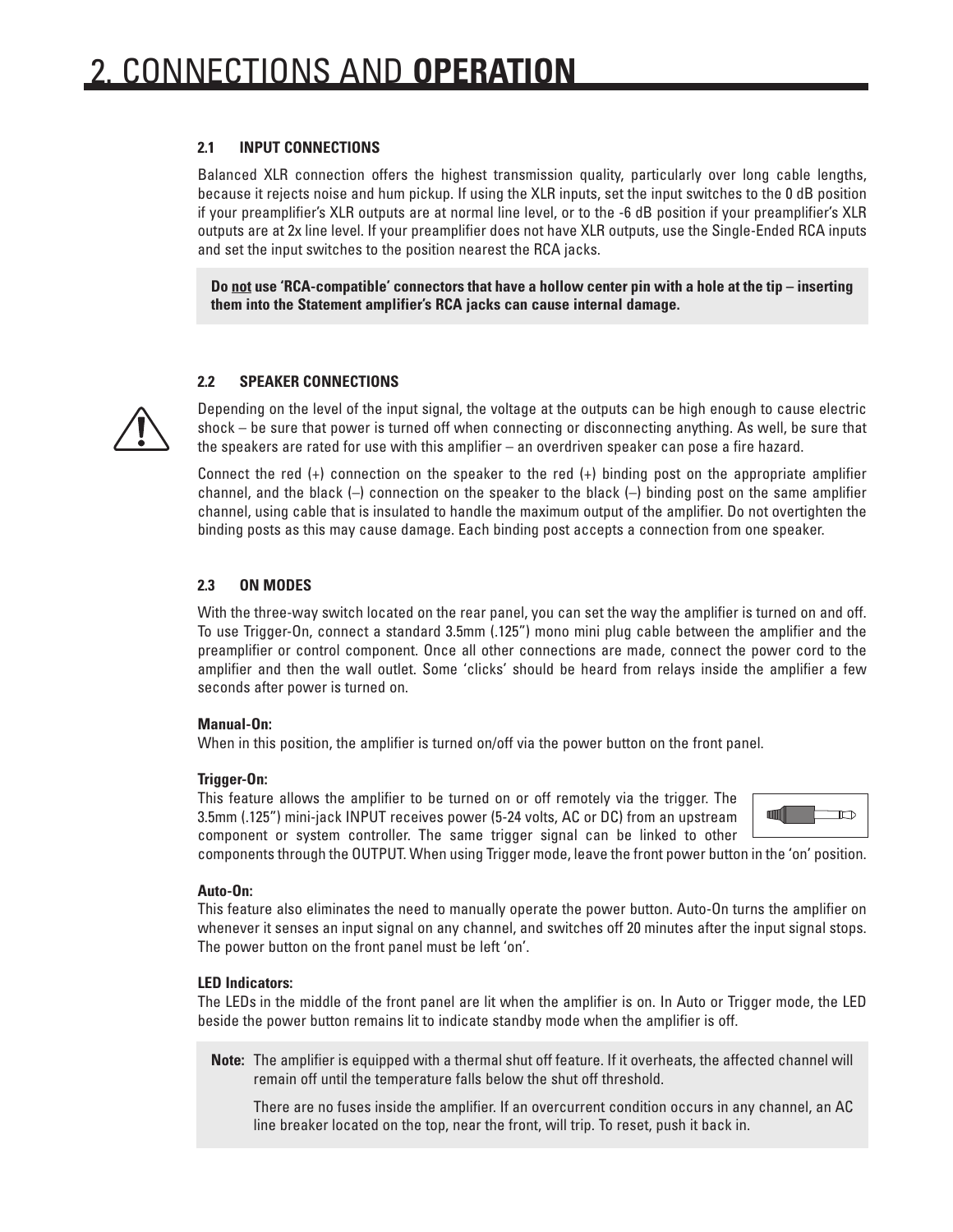# 2. CONNECTIONS AND **OPERATION** continued …

## **2.4 REAR PANEL LAYOUT**



### **STATEMENT P5**

- Circuit breakers (not shown located on top)
- Single Ended RCA Input
- Input/Gain Selector
- Trigger Input and Output
- Balanced XLR Input
- On-Mode (Trigger / Manual / Auto)
- Speaker Binding Posts
- Power Cord Socket (2 for Statement P5)
- Chassis Ground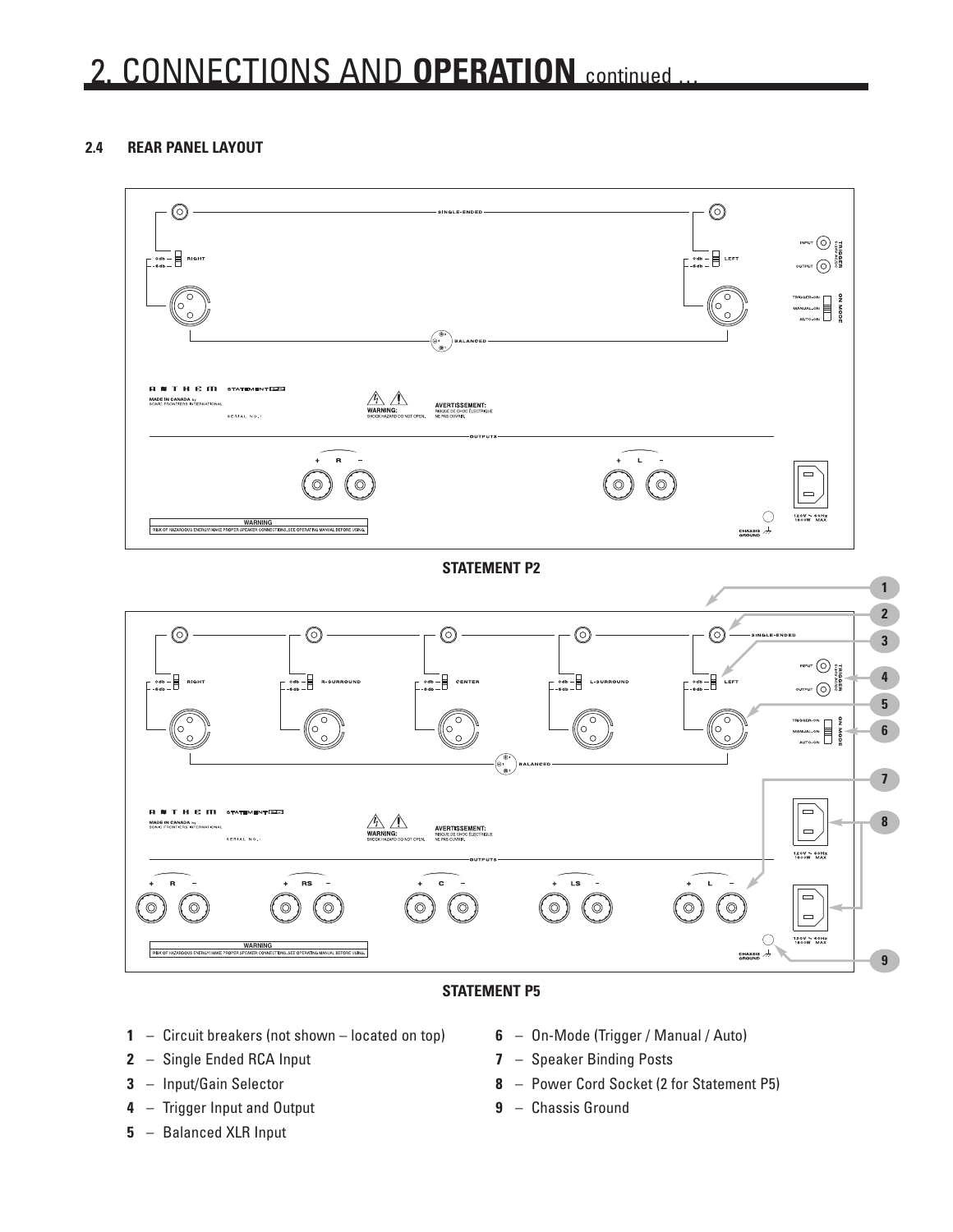# SPECIFICATIONS

| Power Output (per channel, continuous RMS, 20 Hz to 20 kHz, <0.1% THD, one or all channels driven)<br>Statement P2/P5 amplifiers are stable into impedances down to a short circuit at full output. |  |
|-----------------------------------------------------------------------------------------------------------------------------------------------------------------------------------------------------|--|
|                                                                                                                                                                                                     |  |
|                                                                                                                                                                                                     |  |
|                                                                                                                                                                                                     |  |
|                                                                                                                                                                                                     |  |
|                                                                                                                                                                                                     |  |
| Input Sensitivity (RCA and XLR 0 dB inputs) 1 Vrms in for 28.3 Vrms out (100 W into 8 $\Omega$ )                                                                                                    |  |
| Input Impedance $\dots\dots\dots\dots\dots\dots\dots\dots\dots\dots\dots\dots\dots\dots\dots\dots\dots$ 18 k $\Omega$ (RCA), 22 k $\Omega$ (XLR)                                                    |  |
|                                                                                                                                                                                                     |  |
|                                                                                                                                                                                                     |  |
| Crosstalk (between any two channels) 140 dB at 20 Hz, -80 dB at 20 kHz                                                                                                                              |  |
|                                                                                                                                                                                                     |  |
|                                                                                                                                                                                                     |  |

#### **POWER REQUIREMENT**

| <b>Power Consumption</b> at maximum power output (8 $\Omega$ load) |  |
|--------------------------------------------------------------------|--|
|                                                                    |  |
|                                                                    |  |

Low voltage version: In countries where the line voltage is 120V, this product operates from a single phase AC power source that supplies between 108V and 132V at a frequency of 60 Hz.

High voltage version: In countries where the line voltage is 220, 230, or 240V, this product operates from a single phase AC power source that supplies between 216V and 264V at a frequency of 50 or 60 Hz

#### **DIMENSIONS**

| <b>Width</b> |                          |
|--------------|--------------------------|
|              |                          |
|              | <b>Weight (unpacked)</b> |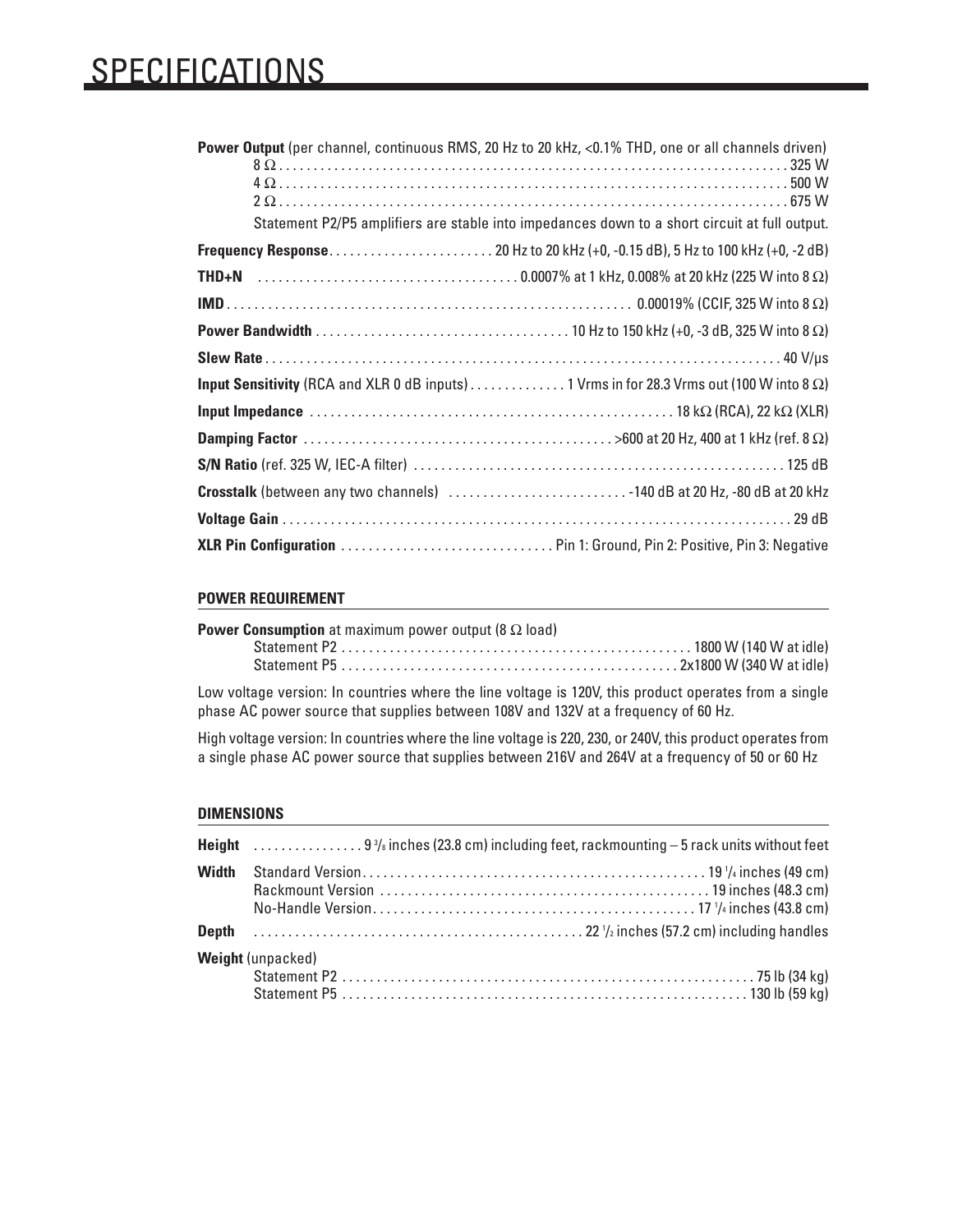#### **CANADA & USA**

The warranty period on Anthem products is five (5) years for power amplifiers and integrated amplifiers, three (3) years for audio preamplifiers and audio processing, two (2) years for video equipment and video processing, one (1) year for remote controls, and six (6) months for projector lamps from date of purchase from Anthem or an Authorized Anthem Dealer. If Anthem determines that the product has a defect in materials or manufacturing during the period Anthem will at its option repair, replace or provide the necessary replacement parts without charging for parts or labor. Repaired or replaced equipment or parts supplied under this warranty are covered by the unexpired portion of the warranty.

This warranty is transferable only if the re-sold product is purchased from an Authorized Anthem Dealer. Display products sold by an Authorized Anthem Dealer are covered by the same warranty except that the period commences on the date of the dealer invoice, not the purchaser's invoice, and cosmetic flaws are excluded.

Warranty is void if the serial number has been removed, altered or defaced, if the product has been operated, installed or handled other than in accordance with the intended application, tampered with, modified, or damaged by accident, while in transport or by failure of electric power, or has been repaired by a non-authorized party. Anthem shall have no obligation to correct any defect that is not reproducible by Anthem. If inspection by Anthem discloses that the repair required is not covered by this warranty, regular repair charges shall apply.

**If a problem is discovered in your Anthem product, please contact the Authorized Anthem Dealer from whom you purchased the product.** Your dealer will help to determine the cause of the problem and arrange for the appropriate action. Alternatively, follow the procedure below for factory service.

**A Return Authorization (RA) number must be obtained from Anthem Technical Support before a product can be shipped to Anthem for any reason.** Product shipped to Anthem without its RA Number clearly visible on the outside of the shipping carton will be refused and returned to the sender, freight collect. Product shipped to Anthem must have shipping and insurance prepaid by the sender, be packaged in the original carton and packing material and accompanied by a written description of the defect. Service will not be given under warranty without an accompanying copy of the sales invoice. Product repaired under warranty will be returned with shipping and insurance prepaid by Anthem (within Canada and continental USA only).

#### **Disclaimer of Liability**

Under no circumstances shall Anthem, its agents, representatives or employees assume liability or responsibility for injury or damages sustained in the use or operation of Anthem products or for damages to connected products. Some jurisdictions do not allow limitations of incidental or consequential damages so this exclusion may not apply to you.

Anthem reserves the right to make design changes without obligation to revise prior versions. All specifications are subject to change without notice.

This warranty shall be the sole and exclusive remedy to you. No other warranty or condition, statutory or otherwise, expressed or implied, shall be imposed upon Anthem nor shall any representation made by any person, including a representative or agent of Anthem, be effective to extend the warranty coverage provided herein.

On the expiration of the warranty all liability of Anthem in connection with the product shall terminate.

#### **INTERNATIONAL**

Terms and conditions are set and maintained by the Authorized Anthem Distributor, not Anthem.